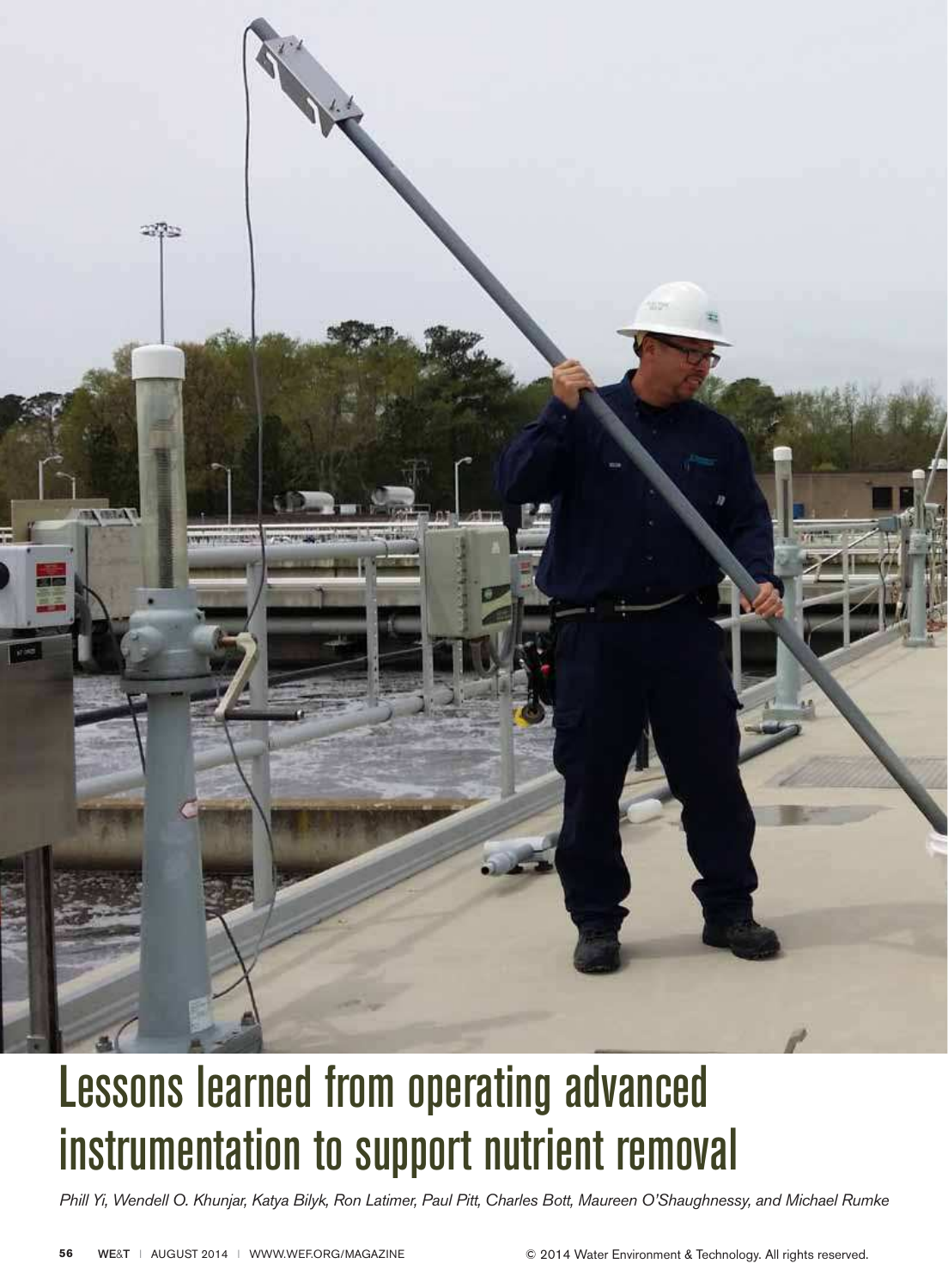# **Sensor calibration, maintenance, and validation**

**Operators at the Hampton Roads Sanitation District (Virginia Beach, Va.) Nansemond Treatment Plant in Norfolk, Va., validate probes with side-by-side grab sampling and filtration for lab analysis.** Hampton Roads Sanitation District



wec0

nalytical devices are emerging as an integral component of water resource recovery facilities (WRRFs); these devices help automate data collection and can be used for controlling operations. To facilitate more widespread adoption of sensors for beneficial use at WRRFs, there is a

need to increase knowledge transfer among utilities regarding best practices for selection of appropriate sensors, as well as appropriate methods of maintenance, calibration, and data validation. Standardizing approaches and identifying strategies for troubleshooting problematic sensors can help counteract any distrust in sensor data quality and accuracy in measurements. Other utilities can benefit by learning from three case studies from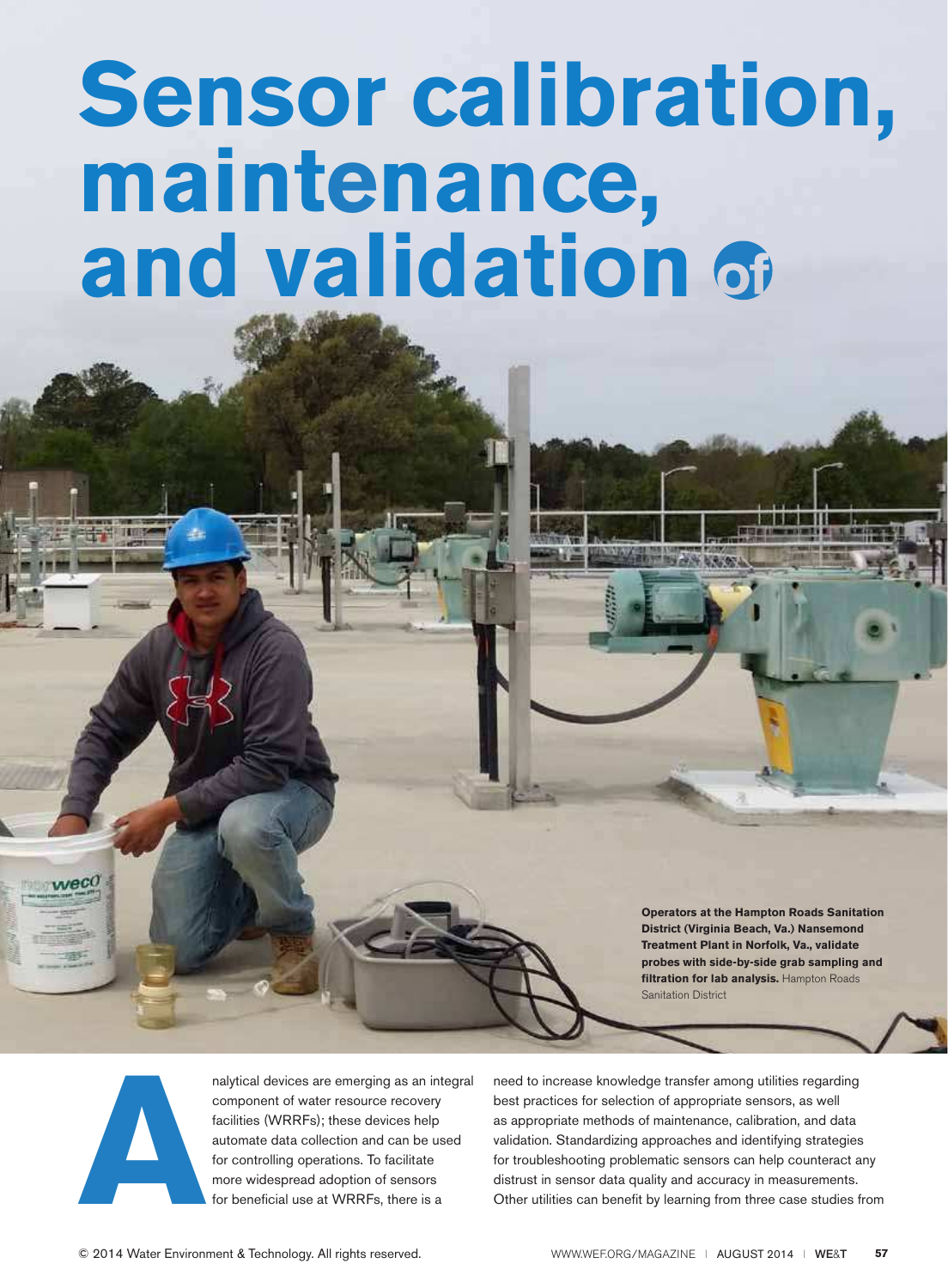

**An operator at the H.L. Mooney Advanced Water Reclamation Facility (Woodbridge, Va.) validates the readings of a dissolved oxygen probe with handheld DO probe.** Prince William County Service Authority

WRRFs in the Mid-Atlantic region, where sensors have been used for various purposes.

#### **Sensor fundamentals**

In the framework of this study, sensor refers to a broad spectrum of measuring devices that includes probes and analyzers. Probes are considered submersible measuring elements, such as ion selective electrodes (ISEs), optical, and galvanic/Clark probes, which are used for in situ measurement.

ISE instruments are probes that use a measuring electrode and reference electrode to detect and convert ionic activity of analytes into an electrical signal that is proportional to concentration, as defined in "Online Nitrogen Monitoring and Control Strategies" by T.M. Palmer et al. in WERF Final Report from 2007. An ISE can

be used for measuring pH, oxidation–reduction potential (ORP), ammonium, potassium, chloride, and nitrate.

Galvanic/Clark probes typically are used to measure dissolved oxygen (DO). In the probe, DO diffuses through a membrane and into an electrolyte — typically an aqueous potassium chloride solution. When a constant polarizing voltage is applied across the gold and silver electrodes, oxygen is reduced at the cathode. The resulting current flow is directly proportional to the electrolyte's dissolved oxygen content, according to Automation of Water Resource Recovery Facilities, WEF Manual of Practice No. 21 from 2013.

Optical probes rely on the principle that water quality analytes absorb light energy at specific wavelengths and the degree of light absorption is proportional to the concentration of the analyte. Optical probes can be used to measure ultraviolet transmittance, ammonium, nitrate, nitrite, soluble chemical oxygen demand (COD), and total suspended solids (TSS).

An analyzer is an ex situ, wet chemical sensor. It may require filtration and could be optical and/or colorimetric utilizing a similar principle to optical sensors, except that reagents are added to the sample to generate a chemical reaction with a specific analyte. This reaction typically produces a compound with magnified light absorption at a specific wavelength. Analyzers also may require a meter or controller. Analyzers can be used for measuring ammonium, nitrate, nitrite, and phosphorus.

A meter or controller is the actual display/transmitter for the probe or analyzer and also may be used for some limited control. There also are two types of sensors discussed in this study: discrete single-point sensors for measuring a single point/location with a single sensor, or decentralized sensors, which may require sample pumping to a central analyzer.

Proper maintenance of all types of sensors is needed to ensure that data generated are reliable and accurate. This involves calibration and validation of performance. Calibration is the

| <b>Facility</b>                                                     | <b>Process</b><br>configuration                           | Design flow,<br>$ML/d$ (mgd) | <b>Permit limits</b>        |                               |                                                                                                                                                                                                                                    |  |
|---------------------------------------------------------------------|-----------------------------------------------------------|------------------------------|-----------------------------|-------------------------------|------------------------------------------------------------------------------------------------------------------------------------------------------------------------------------------------------------------------------------|--|
|                                                                     |                                                           |                              | Total<br>nitrogen<br>(mg/L) | Total<br>phosphorus<br>(mg/L) | <b>Sensor and quantity</b>                                                                                                                                                                                                         |  |
| Nansemond<br><b>Treatment Plant</b>                                 | $5-Stage BNR +$<br>struvite recovery                      | 113.5(30)                    | 8                           |                               | (6) Nitrate optical probes<br>(2) Orthophosphate analyzers<br>(2) Ammonium analyzers<br>(1) Combination nitrate, nitrite, TSS probe<br>(1) Ammonium ISE probe<br>(3) Ammonium ISE probe<br>(21) DO probes<br>(5) Blanket indicator |  |
| H.L. Mooney<br><b>Advanced Water</b><br><b>Reclamation Facility</b> | 2-step (MLE<br>or 4-stage) $+$<br>denitrification filters | 90.8(24)                     | 3                           | 0.18                          | (1) Nitrate optical probe<br>(2) Nitrate, nitrite, ammonium analyzers<br>(30) DO probes                                                                                                                                            |  |
| <b>Broad Run Water</b><br><b>Reclamation Facility</b>               | 5-stage BNR $+$<br><b>MBR</b>                             | 41.6(11)                     | $\overline{4}$              | 0.1                           | (9) DO probes<br>(3) Oxidation-reduction potential probe<br>$(4)$ pH probe<br>(1) Blanket indicator                                                                                                                                |  |

**Table 1. Summary of sensors for three case studies**

TSS = total suspended solids. ISE = ion selective electrode. DO = dissolved oxygen.

BNR = biological nutrient removal.

MLE = Modified Ludzack-Ettinger.

MBR = membrane bioreactor.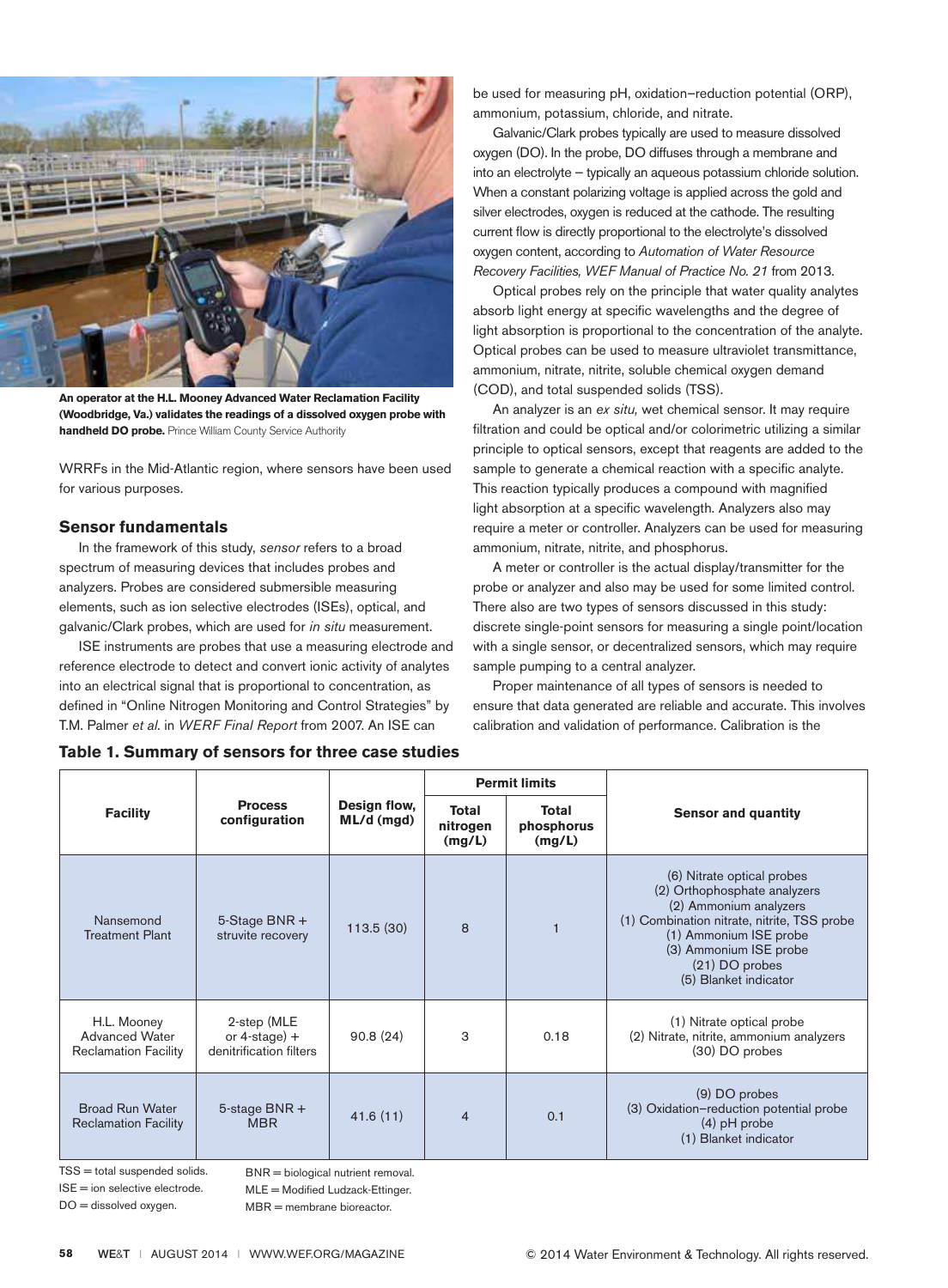process used to ensure that the sensor is capable of measuring an accurately known input/analyte concentration. Validation/ verification is the process by which predicted values from the sensor are compared to a different and independent data set typically obtained through grab samples. Both procedures should be performed regularly, especially when data from sensors are used to guide process decisions.

Table 1 (p. 58) provides a summary of the sensors used at the three WRRFs featured in the following case studies.

#### **Nansemond Treatment Plant**

The Hampton Roads Sanitation District (Virginia Beach, Va.) operates the Nansemond Treatment Plant in Suffolk, Va. The facility is designed to treat 113.5 million L/d (30 mgd) using a five-stage biological nutrient removal (BNR) process with supplemental carbon addition to meet 8 mg/L total nitrogen (TN) and 1 mg/L total phosphorus (TP) discharge limits. This facility also operates a struvite recovery facility.

The plant uses on-line sensors for process monitoring and control. The aeration system is designed to use input from up to 21 DO probes to modulate 19 motorized butterfly valves with airflow measurements from 19 associated Venturi meters. Carbon addition initially was controlled in flow-paced mode to verify that the nitrate probes were reliable, and then switched to nutrient-paced feedback mode. Orthophosphate and ammonia analyzers are used to monitor for biological phosphorus removal and nitrification, respectively. Ammonium ISE probes also are used for process monitoring in addition to a probe to monitor nitrite, nitrate, and TSS in the aerobic effluent.

This facility has full-time instrumentation and control (I&C) personnel available for maintenance and calibration of sensors. This staffing is supplemented with purchased maintenance contract held with certain manufacturers. Facility or other technical service staff perform regular maintenance and validation. This consists of cleaning probes and automated wipers and replacing filters and reagents (for wet chemistry analyzers). Calibration of the sensors is performed on a weekly/biweekly basis (nitrate, phosphorus, DO) or monthly (ammonium), as needed based on the results from validation. This facility has estimated that routine efforts for all sensors takes approximately 26 hours per week. This estimate is based on validating sensors once to three times per week based on the sensor (probe or analyzer).

#### **H.L. Mooney Advanced Water Reclamation Facility**

The Mooney facility (Woodbridge, Va.) is a two-step BNR facility consisting of an activated sludge process that can be operated in Modified Ludzack-Ettinger or four-stage mode (current mode). This is followed by tertiary filters that can be operated as denitrification filters or conventional sand filters (current mode). The facility, owned and operated by the Prince William County Service Authority, was designed for an average daily flow of 90.8 million L/d (24 mgd) and currently meets TN and TP limits of 3 mg/L and 0.18 mg/L, respectively.

The facility uses membrane DO probes in the aeration basins, one nitrate probe located in the aeration tank effluent, and two side-by-side analyzer units to measure nitrate, nitrite, and ammonia from secondary clarifier effluent and filter effluent. The two analyzers were selected to provide redundancy and ensure final

effluent quality. DO measurements are used to control blower operations and air supply control valves. Nitrate concentration in the aeration tank effluent is used to control methanol addition to the post-anoxic zone. Nitrate measurements on the two analyzer units are used to monitor secondary and final effluent quality and to control methanol feed to the filters when filters operate in denitrification mode.

The Mooney facility uses a monthly preventive maintenance schedule, which involves cleaning and calibrating one DO probe per day followed by validating with a handheld DO meter. The hand-held probe is air calibrated. Analyzer units are cleaned and maintained over 8 hours each week, estimated as 6 hours for one unit (includes flushing and maintaining the sample lines) and an additional 2 hours to maintain the duplicate unit. The analyzer measurements are validated with side-by-side grab sampling and laboratory analysis. Grab samples are collected 5 days per week. The nitrate probe is validated with side-by-side grab samples collected on a daily basis. Mixed liquor grab samples collected for validation are delivered to the lab immediately after collection to minimize holding times. It is estimated that routine efforts for all sensors takes approximately 15 to 18 hours per week.

#### **Broad Run Water Reclamation Facility**

Loudoun Water (Ashburn, Va.) operates the Broad Run Water Reclamation Facility as a five-stage BNR facility with membrane bioreactors (MBR). The Broad Run facility is designed to treat 41.6 million L/d (11 mgd) and to meet TN and TP limits of 4 mg/L and 0.1 mg/L, respectively.

The facility uses DO probes for controlling aeration at various points across each biological reactor basin, differential ORP digital probes in the first anoxic zone, flowmeters for flow pacing methanol, pH probes for monitoring caustic feed, and a handheld sludge interface detector for monitoring sludge blankets in the primary clarifiers.

This facility has full-time I&C personnel available for intensive maintenance and calibration of sensors. Daily cleaning and validation of the DO probes is performed by operations staff. It is estimated that routine efforts for all sensors takes approximately 2 to 4 hours per week.

#### **Implementation and maintenance**

To maximize the value of the data obtained by sensors, WRRFs often need to consider the tradeoff between installing multiple sensors across parallel tanks versus finding a single representative location. Based on the experiences of the WRRFs described above, examples regarding the location of different sensors are described in the figure on p. 61 for nutrient removal facilities. Actual sensor selection will be site-specific and dependent on the utility's preferences and resources.

Careful consideration should be given to methods employed for mounting instruments (angled, vertical, horizontal), in addition to methods used for cleaning (manual or automated). Sensors should be placed away from walls and in areas that are well-mixed and representative of the tank contents.

The required frequency of sensor maintenance and cleaning likely will vary among facilities, based on site-specific matrix considerations. However, if sensor data is to be used for making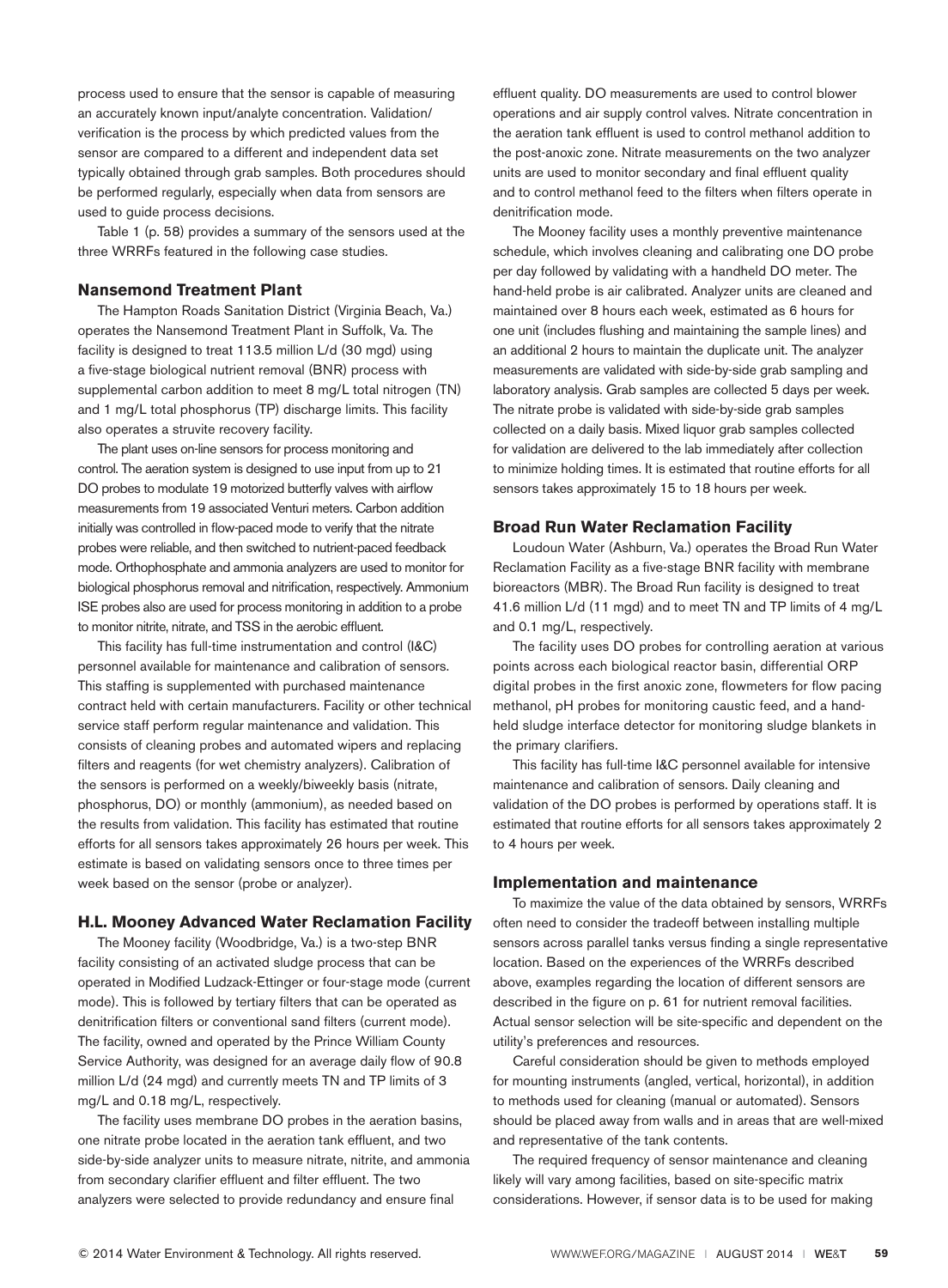## **Table 2. Considerations for sensor maintenance, calibration, and validation at WRRFs\***

| <b>Sensor type</b>           | <b>Analytes</b><br>measured                       | <b>Considerations</b>                                                                                                                                                                                                                                                                                                                                                                                                                                                                                                                                                                                                 | <b>Maintenance</b> | <b>Calibration</b>                                       | <b>Validation</b>     |
|------------------------------|---------------------------------------------------|-----------------------------------------------------------------------------------------------------------------------------------------------------------------------------------------------------------------------------------------------------------------------------------------------------------------------------------------------------------------------------------------------------------------------------------------------------------------------------------------------------------------------------------------------------------------------------------------------------------------------|--------------------|----------------------------------------------------------|-----------------------|
| <b>ISE</b> probe             | Ammonium,<br>nitrate, chlorine,<br>or potassium   | Automated air blast cleaning is a benefit but care<br>should be exercised to ensure membranes are<br>not damaged.<br>Data drift is inevitable. Multipoint calibration and<br>validation efforts should be undertaken.<br>Replace membrane cartridge every 6 to 12<br>months (where applicable).<br>Low concentration measurements should be<br>verified frequently.<br>For electrodes filled with electrolytes, care should<br>be taken to avoid inversions of the sensor.                                                                                                                                            | Monthly            | Every 2 weeks<br>or as needed<br>based on<br>validation  | Three times a<br>week |
| ISE probe                    | pH, oxidation-<br>reduction<br>potential          | Works well, durable, and reliable probe.                                                                                                                                                                                                                                                                                                                                                                                                                                                                                                                                                                              | Monthly            | As needed<br>based on<br>validation                      | Weekly                |
| Galvanic<br>probe            | <b>Dissolved</b><br>oxygen                        | Reliable and fairly easy to maintain.<br>Air calibration often is adequate.<br>Low concentration measurements should be<br>verified frequently.<br>Consideration should be provided to probe<br>immersion depth to ensure representative reading<br>is taken.                                                                                                                                                                                                                                                                                                                                                         | Every 2 weeks      | Every 6<br>months or as<br>needed based<br>on validation | Three times a<br>week |
| Optical<br>probe             | Nitrate, nitrite,<br>soluble COD,<br>total solids | Initial calibration efforts are significant but system<br>works well thereafter.<br>Depending on the manufacturer, multipoint<br>calibration is possible. Data offset may be<br>available.<br>Response times (~5 min) can be slower than<br>ISE or galvanic probes as the system has to step<br>through analyses of different constituents.<br>Automated air blast cleaning is a benefit.<br>In some instances, wiper blades may not be<br>adequate to keep optics clean.<br>Interference in nitrate readings due to the<br>presence of nitrite is possible without algorithms<br>to differentiate both constituents. | Monthly            | As needed<br>based on<br>validation                      | Three times a<br>week |
| Optical<br>probe             | <b>Dissolved</b><br>oxygen                        | Membrane life can exceed 1 year if properly<br>maintained.<br>Automated air blast cleaning is a benefit but<br>probes should be examined frequently to ensure<br>measurement surfaces are not damaged.<br>Occasional drift in measurement is possible.<br>Validation is key to reduce effects of drift.<br>Manual cleaning is required intermittently to<br>remove slime buildup.<br>Air calibration often is adequate.                                                                                                                                                                                               | Every 2 weeks      | As needed<br>based on<br>validation                      | Three times a<br>week |
| Wet<br>chemistry<br>analyzer | Ammonium,<br>orthophosphate,<br>nitrate, nitrite  | Requires an in-line sample filtration system.<br>Cleaning/replacing filtration system is<br>maintenance intensive for samples drawn from<br>aeration basin (MLSS).<br>Measurements are very reliable and accurate.                                                                                                                                                                                                                                                                                                                                                                                                    |                    | Monthly or as<br>needed based<br>on validation           | Once a week           |

ISE = ion selective electrode.

COD = chemical oxygen demand.

\*Note: Considerations were derived from surveys of three facilities listed in this article. These considerations should be adapted for site-specific conditions.